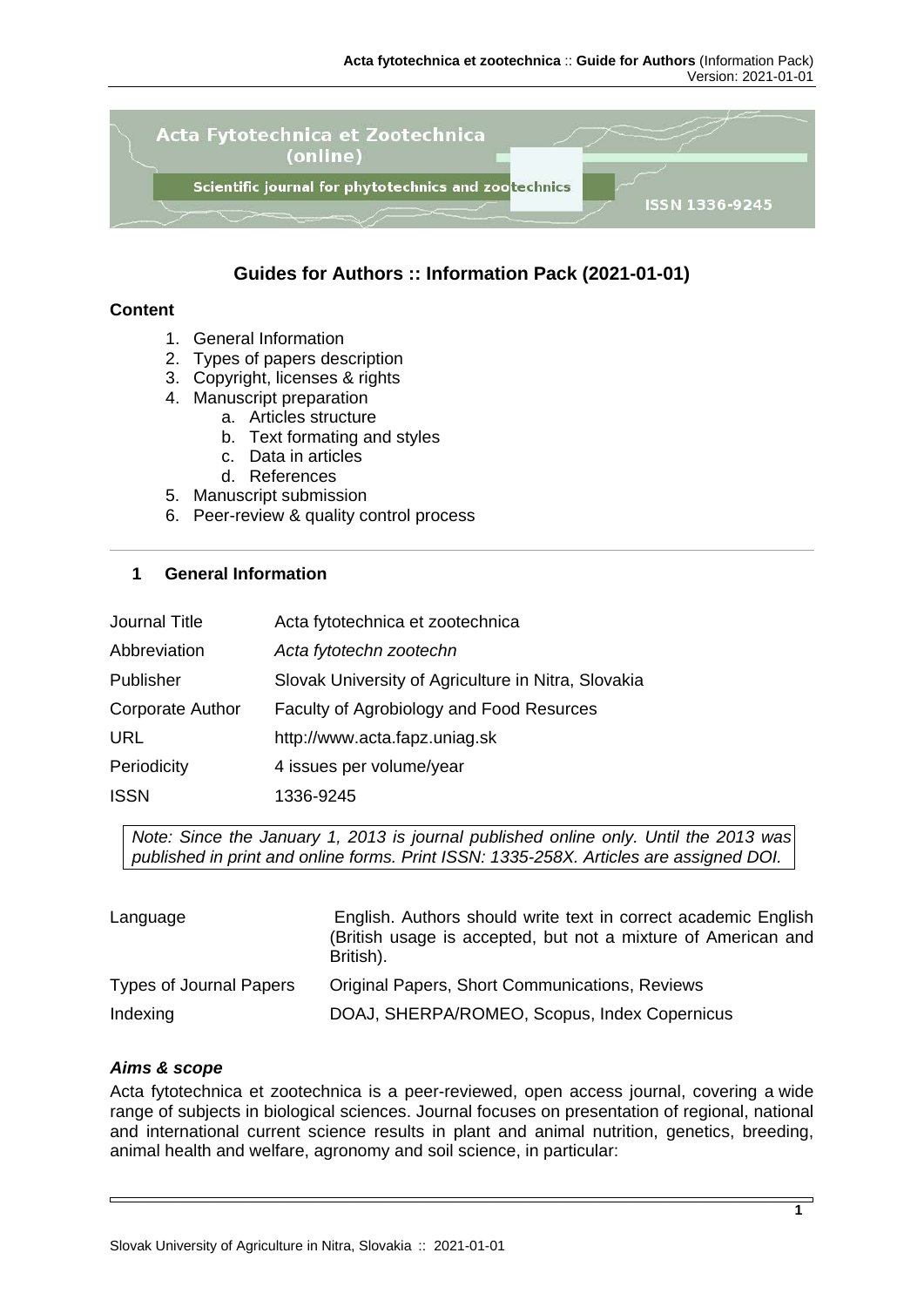- agrochemistry and plant nutrition
- botany, plant physiology, genetics, breeding, protection
- crop production, grass ecosystems and forages
- pedology, soil and environmental sciences
- precision agriculture
- sustainable agriculture
- zoology, animal genetics and breeding biology
- animal husbandry, nutrition and special husbandry
- animal health and veterinary sciences
- human nutrition

Publishing an articles in the Acta fytotechnica et zootechnica is free, under the the Open Access policy. Publishing open access makes published documents/papers immediately and permanently available online for everyone and worldwide. Articles in the Acta fytotechnica et zootechnica are freely available and all articles published on journal website will be immediately and permanently free for everyone to read and download.

Authors of articles confirms that submitted manuscript is in compliance with the journal publishing ethics policy.

Since the Slovak University of Agriculture (as the Publisher) is the member of Crossref, the scientific journal Acta fytotechnica et zootechnica assigns journal articles by DOI. The Digital Object Identifier (DOI) should be use to cite and link to electronic documents. This identifier consists of a unique alpha-numeric character string which is assigned to a document by the publisher upon the initial electronic publication. The assigned DOI never changes.

## *Charges & Fees*

Articles are published without article submission and aticle processing charges. For endusers are published papers free of charge.

## *Peer review*

Blind review (independent reviewers). Before manuscript submission, make sure that manuscript is written according to these guidelines.

## *Screening of plagiarism*

All manuscripts are checked by the Crossref service Similarity Check (iThenticate software).

## **2 Types of the Journal papers**

Scientific journal Acta fytotechnica et zootechnica now accepts *Original Papers*, *Short Communications* and *Reviews.* All types of accepted papers are peer-reviewed.

## *Original Paper*

Original papers as primary research articles containing results of original research and manuscript should not be previously published or under consideration elsewhere. Original papers must not exceed 7,500 words (line spacing – single) including title, abstract, main text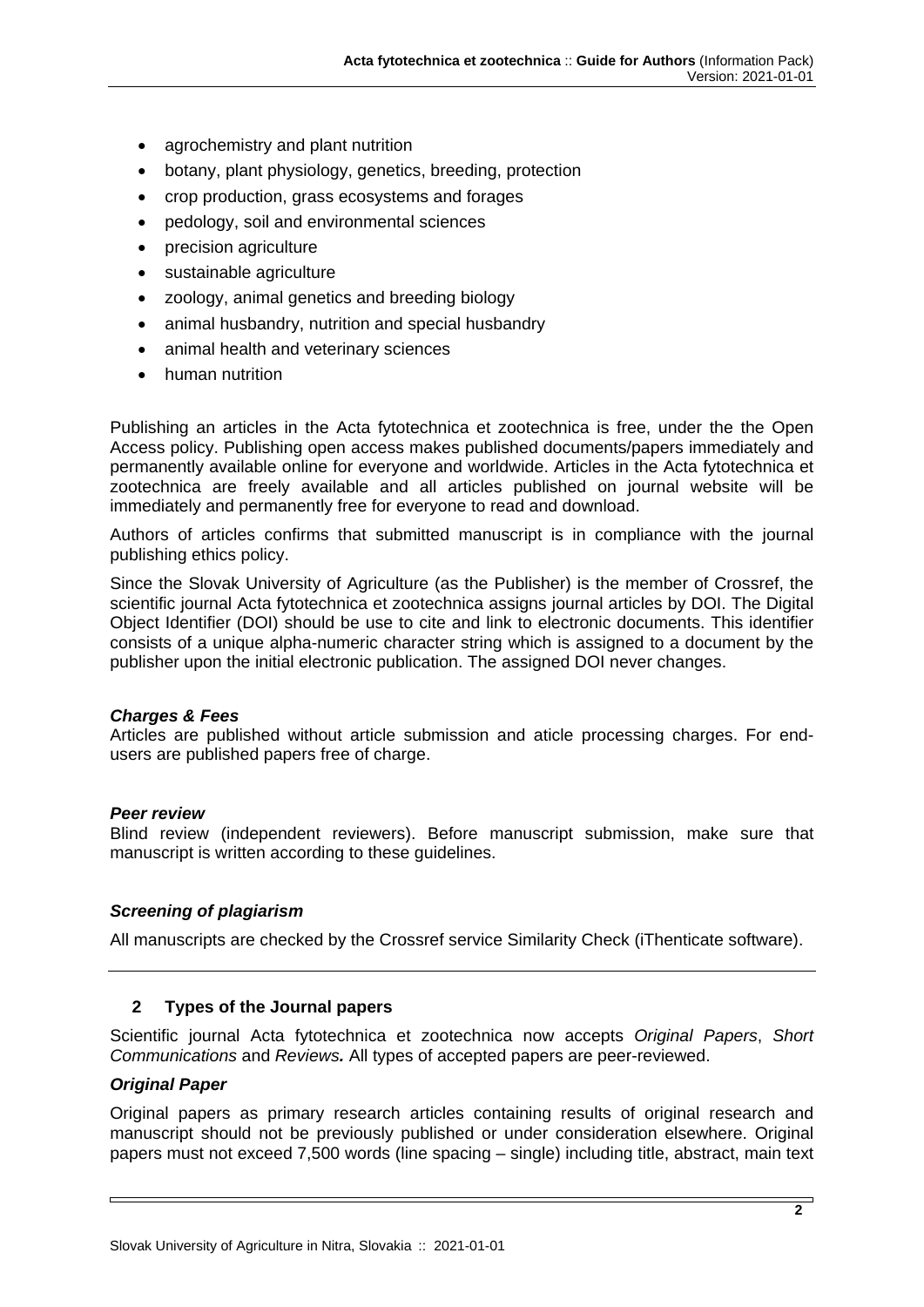and references.

#### *Short Communication*

Brief style of article (<5,000 words) aims to provide a venue for high-quality, hypothesisdriven, self-contained pieces of original research. The articles should not be preliminary reports/incremental studies but should augment the area of knowledge. The author can inform the scientific community about their innovative research into a certain scientific problem. Articles may be opinionated and challenge existing theories and/or propose new theories or concepts based on existing research.

#### *Reviews*

This type of article (literature reviews or systematic reviews) give an overview of existing literature in a field, often identifying specific problems or issues and analysing information from available published work on the topic with a balanced perspective. Review must not exceed 2,500 words (line spacing – single).

# **3 Licenses & Copyright and Rights**

For open access is defined by the user license *Creative Commons Attribution (CC BY)*, recently the Journal articles are licensed under a Creative Commons Attribution 4.0 International License.

Lets others distribute and copy the article, create extracts, abstracts, and other revised versions, adaptations or derivative works of or from an article (such as a translation), include in a collective work (such as an anthology), text or data mine the article, even for commercial purposes, as long as they credit the author(s), do not represent the author as endorsing their adaptation of the article, and do not modify the article in such a way as to damage the author's honor or reputation. Each author have adequate rights to reuse your work. Authors may re-use of published data and illustrations without any restrictions other than those mandated by scientific ethical practices (credit must be given and modifications must be noted). Authors may use the final published version in e-repositories, in teaching duties, or in course packs.

## **4 Manuscript Preparation**

Papers published in the Acta fytotechnica et zootechnica uses conventional format of scientific papers based on IMRAD structure – IMRAD refers to the standard structure of the body of scientific manuscripts.

## **a. Articles structure**

#### *Original Papers*

| Title                                              | Required |
|----------------------------------------------------|----------|
| Author names and affiliation, corresponding author | Required |
| Abstract                                           | Required |
| Keywords                                           | Required |
| Main Text                                          | Required |
| Introduction                                       | Required |
| <b>Material and Methods</b>                        | Required |
|                                                    |          |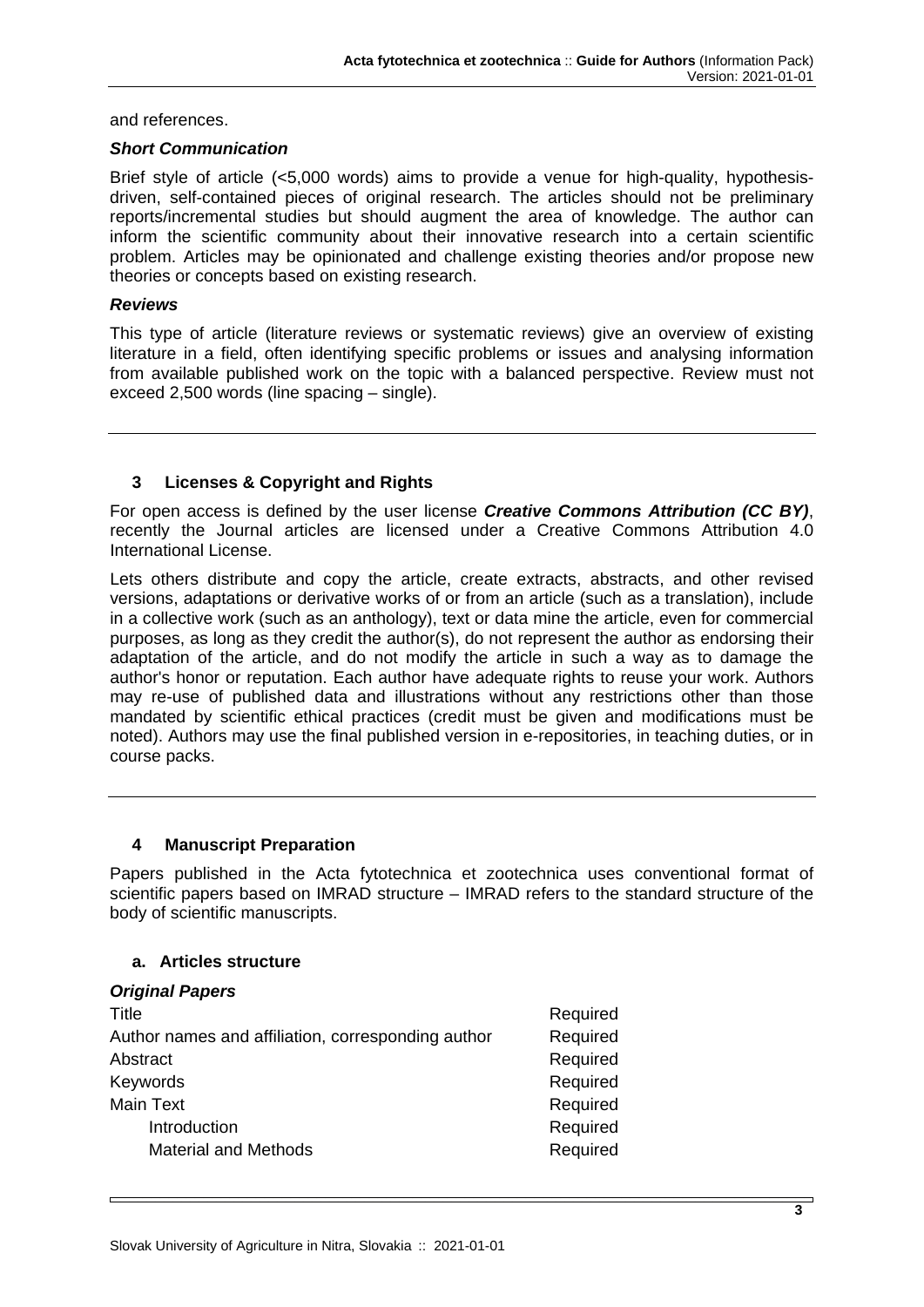| <b>Results and Discussion</b> |  |  |  |
|-------------------------------|--|--|--|
| Conclusions                   |  |  |  |
| Acknowledgements              |  |  |  |
| References                    |  |  |  |
|                               |  |  |  |

**Required** Required Optional, if applicable Required

# *Short Communications and Reviews*

| Title                                              | Required                |
|----------------------------------------------------|-------------------------|
| Author names and affiliation, corresponding author | Required                |
| Abstract                                           | Required                |
| Keywords                                           | Required                |
| Main Text (Structured)                             | Required                |
| Acknowledgements                                   | Optional, if applicable |
| References                                         | Required                |
|                                                    |                         |

# **b. Text formating and styles**

#### **Title**

Clearly expressing the content of the article. Informative. Max. 60 characters (include spaces). Write manuscript title using lowercase letters except for the first letter of the title and words that start with uppercase letter.

## **Author Names and Affiliation**

Rule for name(s): Name Surname, Name Surname, Name Surname Indicate all affiliations with a lower-case superscript letter immediately after the author's name. Affiliation is not full postal address, indicates affiliation to an institution. Rule: English name in decreasing order (i. e. University, Faculty/ Institute, Department/Centre...), country. Contact details should be kept up to date, ORCID identifier is appropriate. Corresponding author must be identified by asterisk (\*).Valid e-mail is required. Provide the full postal address of each affiliation, including the country name. Authors name should be writen without titles.

## **Abstracts**

Informative. Whole text of abstract as one paragraph and must not exceed 200-250 words. Abstract states clearly and concisely what is dealt with in the paper. It is a concise statement of the questions, general procedure, basic findings, and main conclusions of the paper. Must be described goals, materials, methods and results of research. Abstract is an independent, autonomous part of the text. As structure for abstract preparing is IMRAD model required, too.

## **Keywords**

Maximum 5 keywords in logical order. Do not use sentences, but words/customary phrases only.

## **Main Text**

Italic, bold, bold italic, or underline should not be used for emphasis.

**Introduction** Introduction should be brief, clearly and briefly states the objectives and research background of the study, hypothesis or purpose of research. Introduction provides detailed survey of literature related to research theme, too.

*Material and Methods* The main purposes are to describe, and sometimes defend, the experimental design and to provide sufficient detail so that a competent worker can repeat the study. Describes what kind(s) of research methods were used and how the study was constructed or implemented.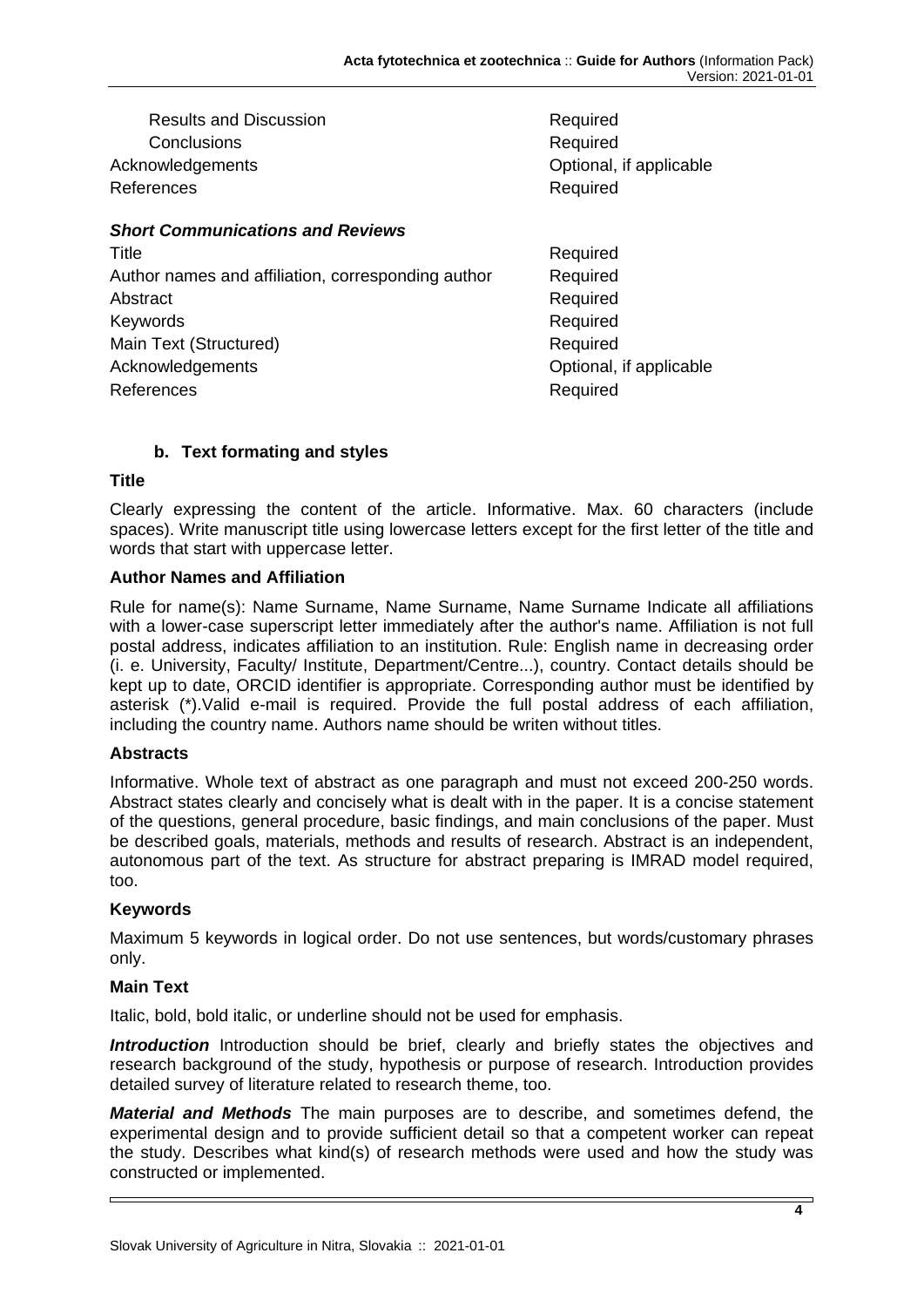*Results* This part of work collates and summarizes the data collected and calculates totals or trends, statistically significant findings, etc., should be concise and clear.

#### **Discussion/Conclusions**

Author(s) discusses applications or implications of the results.

#### **References**

Limits on number of references: limit of 30 references for original papers, 20 ones for short communications and 50 references for reviews.

#### **c. Data in articles**

#### *Math formulae/ Equations*

Math equations should be prepared as editable text and not as images. Present simple formulae in line with normal text where possible and use the solidus (/) instead of a horizontal line for small fractional terms, e.g., X/Y. In principle, variables are to be presented in italics. Any equations have to be displayed separately from the text (if referred to explicitly in the text). Equations should be run in to paragraphed text if at all possible.

#### *Illustrations (tables, figures)*

Each illustration has a caption. A caption should comprise a brief title (not on the figure itself) and a description of the illustration. Keep text in the illustrations themselves to a minimum but explain all symbols and abbreviations used. The caption for a figure appears below the graphic; for a table, above.

Figures and tables must be provided in portrait orientation and must be clear and legible (both color and grayscale pictures interpretation).

#### Tables

Tables should be prepred as editable text and not as images. Tables can be placed either next to the relevant text in the article, or on separate page(s) at the end. Is there a standard: to left justify text and right justify numeric values. In principle, variables are to be presented in italics. Caption: above the table. The data presented in tables do not duplicate results described elsewhere in the article. Please avoid using vertical rules. In case, that data in tables are re-utilized by author, primary source must be cited in text. Tables must be consecutively numbered in the order of their first citation and appearance in the text.

#### *Table example*

Table example (table name in Arial 10, single line space, left alignment, spacing after 6 pt) (text in table Arial 10, single line space). The number of characters after the decimal point must be the same and the numbers must be aligned by the decimal point (or in right).

| column | column | column | column |
|--------|--------|--------|--------|
| line   | .00    | 3.00   | 5.00   |
| line   | 2.00   | 4.00   | 6.00   |

Table 1 Text, text, text, text, text

Abbreviations (in Arial 9, single space, left alignment, spacing before 6pt )

#### **Figures**

In academic/scientific text all image types (graphs, photos, draws…) are figures. Continuous numbering is required. Caption: below the graphics. Graphs are inserted in text as images, not as generated objects (from Microsoft Excel). In case, that image object is re-utilized by author, primary source must be cited in text and reference must be included in list of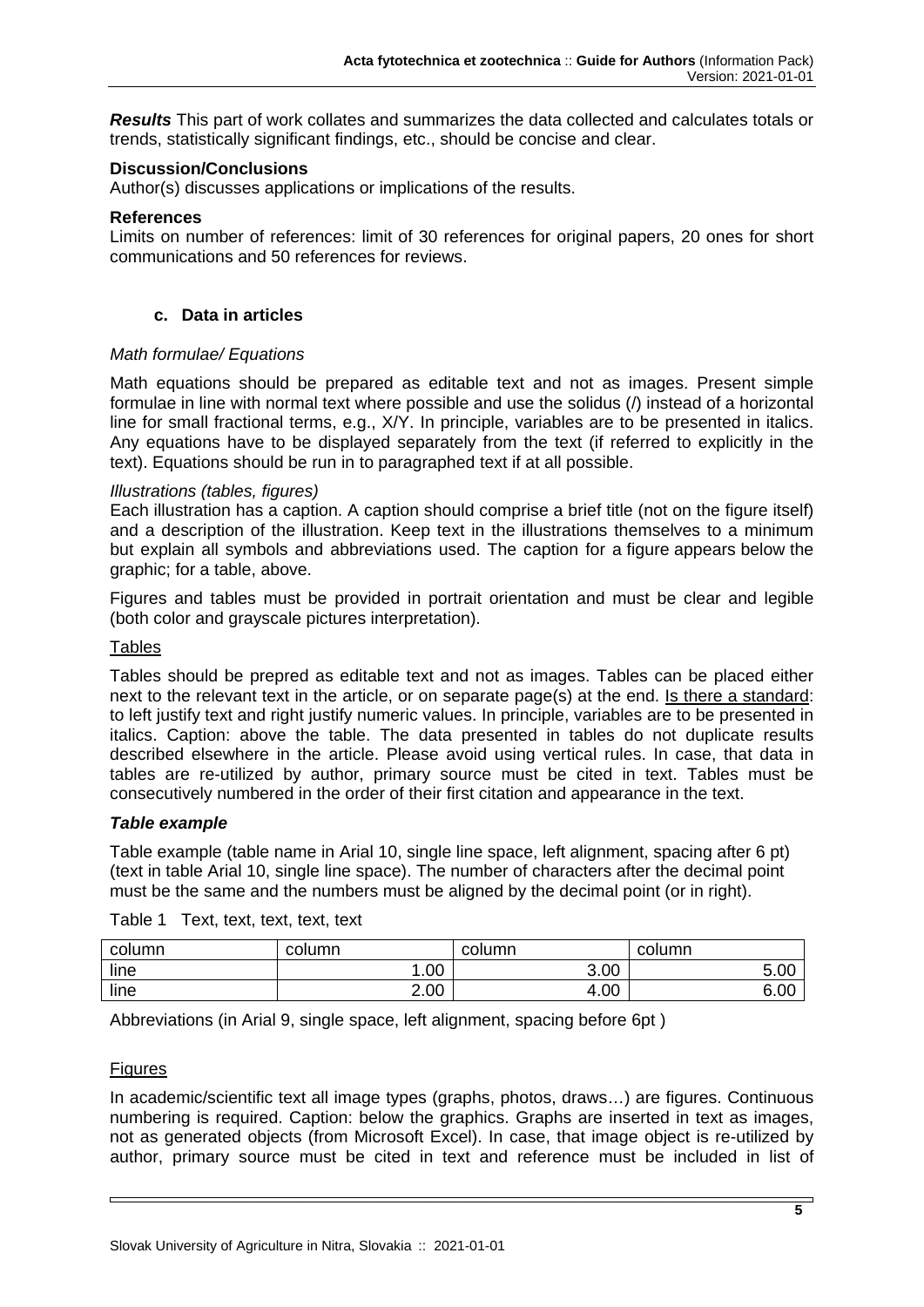references. Figures must be consecutively numbered in the order of their first citation and appearance in the text. Recommended type: vector graphics. Minimal resolution: 300dpi and more. Colours: RBG, Greyscale. In principle, variables are to be presented in italics.



#### *Figure example*

Figure X Monthly Average Temperatute in selected world capitals (Source: WorldClimate.com)

#### *Nomenclature and scientific names*

Botanical names must be conform to the International Code of Nomenclature for algae, fungi, and plants (ICN) and, if it concerns a plant cultigen, the additional cultivar and/or Group pithets must conform to the International Code of Nomenclature for Cultivated Plants. Animal names has be conform of the International Code of Zoological Nomenclature (ICZN or ICZN Code). Scientific names: use italic font face. Common names: use normal font face.

#### *Units and measurements, quantities, symbols*

For units use the international system of units (SI) derived or arbitrary units.

Define abbreviations the first time they are used in text. For individual math symbols, Greek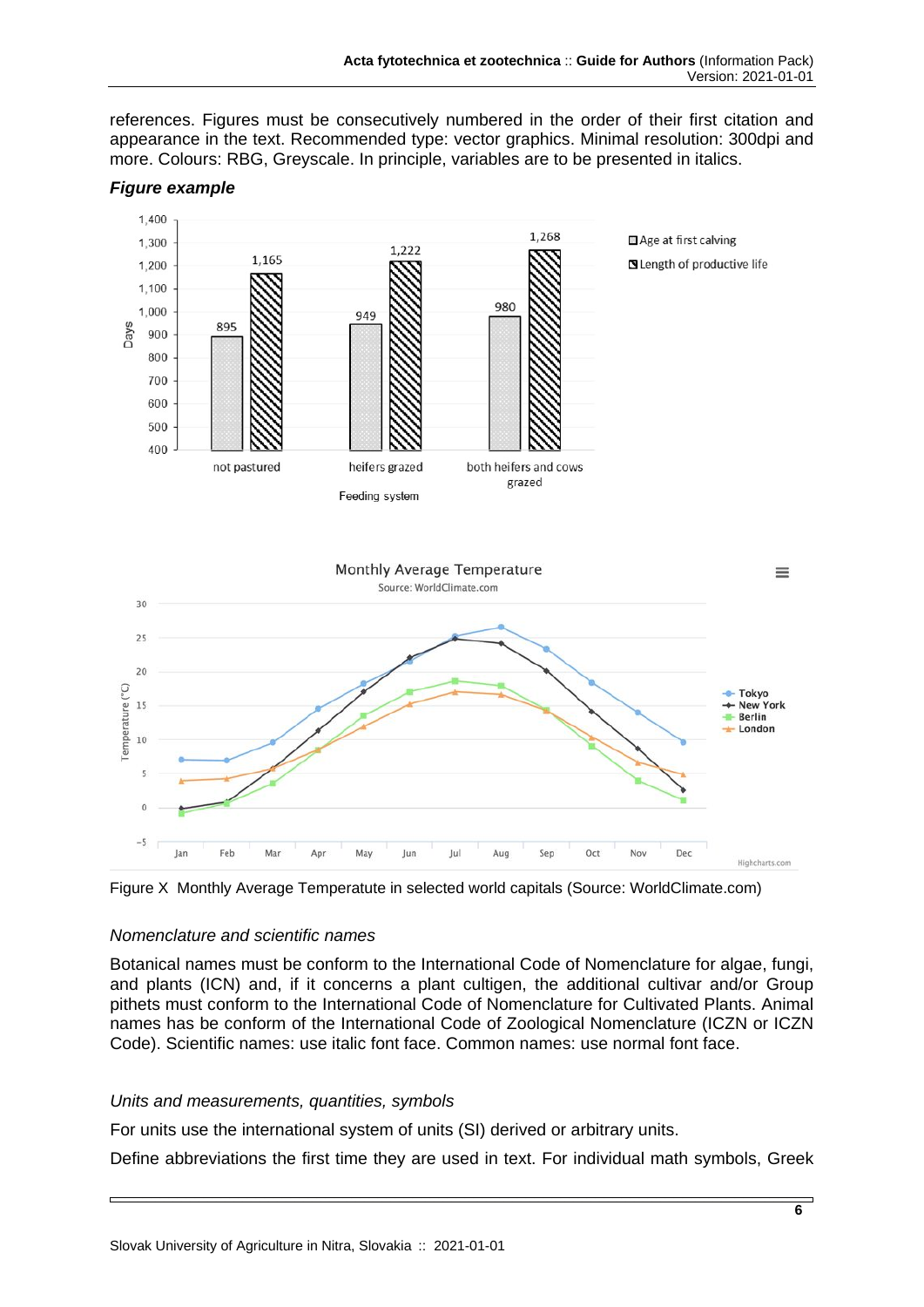letters, and other special characters: insert as a symbols. In the expression for the value of a quantity, the unit symbol is placed after the numerical value and a space is left (one "hard space" (Ctrl+Shift+Space) between numbers and unit symbols) between the numerical value and the unit symbol.

Symbols representing physical quantities (or variables) are italic, but symbols representing units, or labels, are roman. Sometimes there may seem to be doubt as to whether a symbol represents a quantity or has some other meaning (such as a label): a good general rule is that quantities, or variables, can be given a value, but labels cannot. Vectors, tensors and matrices are usually denoted using a bold-face (heavy) font, but they should still be italic since they are still quantities. Symbols for mathematical operators are roman. Some symbols are also sometimes used to represent physical quantities: then of course they should be italic, to distinguish them from the corresponding mathematical operator.

# **d. In-text and reference list citations**

Required system for resources referencing: Harvard System of Referencing (HSR). Harvard Referencing System is known as the Author and Date system and there are two parts: the author and the date are referred to in the main text of manuscript (paper, article, book…).

For in-text citations and reference list is the *APA* (American Psychological Association) Style, based on the sixth edition (2009) of the Publication Manual, required.

All of the resources referred to in the main text/ all in-text references used are included in the reference list. If there are multiple works by the same author these are ordered by date, if the works are in the same year they are ordered alphabetically by the title and are allocated a letter (a,b,c etc) after the date.

All references must be written in English (please, see details in How to…).

Limits on number of references: limit of 30 references for original papers, 20 ones for short communications and 50 references for reviews.

## *In-text citations*

In-text citations should be prepared in documentary-note style (Autor, Year OR Author, Year, Page/s).

## In-text citation examples

- 1 author: … as Bulla (2000) compared… OR … as some authors compared (Bulla, 2000)…
- 2 3 authors: … as Bulla and Chrenek (2000) compared… OR … as some authors compared (Bulla & Chrenek, 2000)…
- 3 authors: … as Bulla et al. (2000) compared… OR … as some authors compared (Bulla et al., 2000)…
- Unknown author: the first three words of the title of source should be used …(Analytical methods textbook, 2000)… OR …(Analytical methods textbook…, 2000)…
- Groups/organizations/corporates: the full name of the group or acronym must be used … (Food and Agriculture Organization, 2010)… OR … (FAO, 2000)…
- Citing a secondary sources: original author and date should be stated first followed by 'as cited in' followed by the author and date of the secondary source: …Bulla (2000) as cited in Chrenek (2015)… OR … (Bulla, 2000, as cited in Chrenek, 2015)…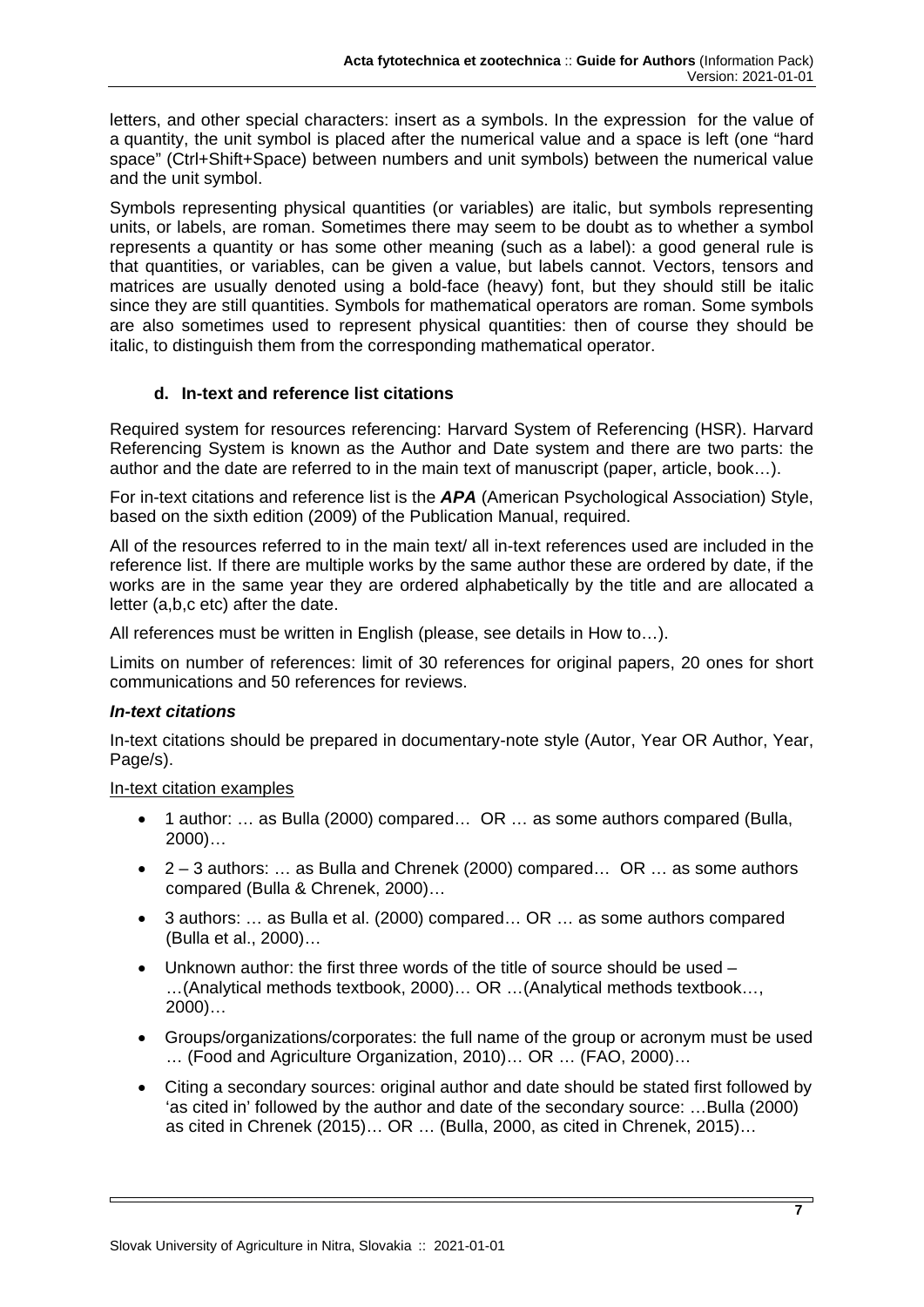# *Reference list/Reference list citations*

Reference list (complete list of all the citations used in text, bibliography) has to be sorted alphabetically (be first author/person primarily responsible for the intellectual content).

If there is no author/person primarily responsible for the intellectual content, list alphabetically according/sorting to the title. In the case of two or more references by the same author, then list them in order of publication date with the oldest work first. Do not use the expression "anonymous" or "anonymous author", use the title of the resource.

## *Referencing examples*

• Books

Book – one author

Surname, Initials. (Year). *Title* Edition (if not the 1st). Publisher

Cook, T. (2010). *How do they do it?* Kober.

Book – two or three authors

Surname, Initials., & Surname, Initials. (Year). *Title* (Edition – if not the 1st). Publisher.

White, M. C., & Black, T. (2010). *My favourite colours*. Small House Publishing.

**OR**

White, M. C., Grey, Ch., & Black, T. (2011). *My favourite colours*. 2. ed. Small House Publishing.

Book – more than three authors

Surname, Initials. et al. (Year). *Title* (Edition – if not the 1st). Publisher.

White, M. C. et al. (2012). *Climate change: life or death?* 2. ed. Green Point Publish.

Chapter in book, Book with editor(s)

Author(s). (Year). Title of chapter. In Authors/Editors (Ed./Eds.), *Book title*. Publisher (pages).

Tuckman, A. (1999). Labour, sklills and training. In R. Levitt et al. (Eds.), *The Reorganised National Health Service* (6. ed.). Stanley Thornes (pp. 135–155).

E-book (without or with DOIs)

Surname, Initials. (Year). *Title*. Place of publication: Publisher. URL

Schafer, J. (1922). *A history of agriculture in Wisconsin*. State Historical Society of Wisconsin.<http://digital.library.wisc.edu/1711.dl/WI.HistAgSchaf>

**OR** with DOIs (as active link)

Surname, Initials. (Year). *Title*. Publisher. https://doi.org/…

Health, J. B. et al. (2018). *Handbook of Research Methods in Health Social Sciences*. Singapore: Springer Nature Singapore Pte Ltd.<https://doi.org/10.1007/978-981-10-2779-6>

• Web site

Author(s). (Year). *Title*. Publisher/Contributor. Retrieved Date from URL

FAO. (2013). *Food security to be at center of Africa development agenda*. FAO. <http://www.fao.org/news/story/en/item/176894/icode>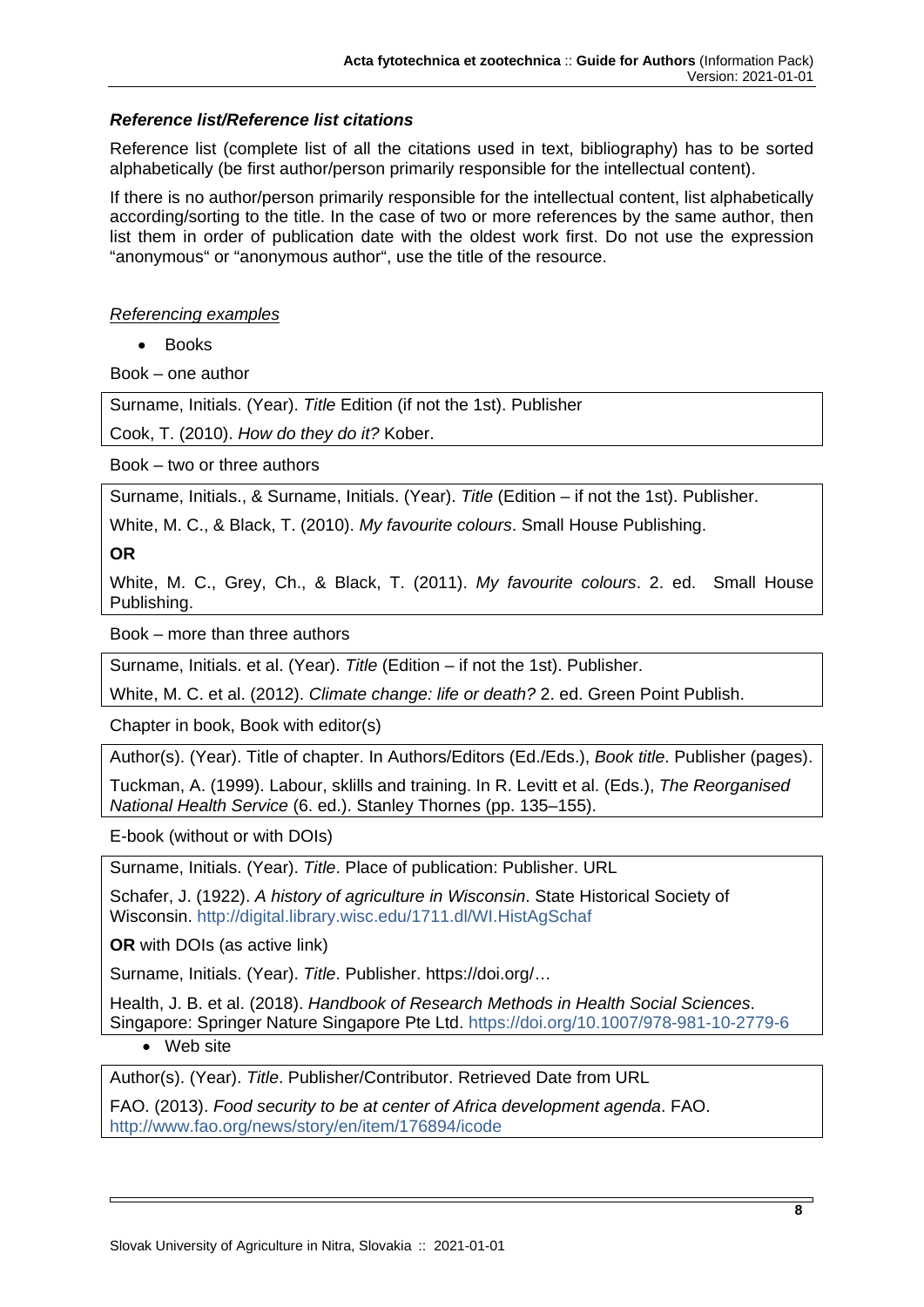# • Journals

Surname, Initials. (Year). Title of article. *Title of journal*, *vol*.(no.), pages range.

**OR**

Surname, Initials, & Surname, Initials. (Year). Title of article. *Title of journal*, *vol*.(no.), pages range.

Varga, L. (2010). Effect of topdressing with nitrogen and boron on the yield and quality of rapeseed. *Acta Universitatis Agriculturae et Silviculturae Mendelianae Brunensis*, *58*(5), 391–398.

Varga, L., & Holec, P. (2010). Effect of topdressing with nitrogen and boron on the yield and quality of rapeseed. *Acta Universitatis Agriculturae et Silviculturae Mendelianae Brunensis*, *58*(5), 391–398.

Varga, L. et al. (2010). Effect of topdressing with nitrogen and boron on the yield and quality of rapeseed. *Acta Universitatis Agriculturae et Silviculturae Mendelianae Brunensis*, *58*(5), 391–398.

Icker, M., & Berger, S. (2012). Unexpected multiplet patterns induced by the Haupt-effect. *Journal of magnetic resonance*, *219*(1), 1–3.<http://www.jmr.org/17689k254.pdf>**OR**

Icker, M., & Berger, S. (2012). Unexpected multiplet patterns induced by the Haupt-effect. *Journal of magnetic resonance*, *219*(1), 1–3. [https://doi.org/10.1016/j.jmr.2012.03.021](http://dx.doi.org/10.1016/j.jmr.2012.03.021)

# • Translated resource in references

Surname, Initials. (Year). Original title [Translated title]. In *Source.* Publisher (pages range).

Tobiašová, E. (2006). Kvantita a kvalita pôdnej organickej hmoty v rôznych systémoch pestovania plodín [Quantity and quality of soil organic matter in different crop farming systems]. In B. Šarapatka, & M. Bednář (eds.), *Pedogenesis and soil quality changes in terms of natural and anthropic affected area*: *proceeding from 11th pedological days. Kouty the Desna, Palacky University*, *Czech Society of Soil Science*. Palacky University (pp. 359- 363).

## *For more information & examples:*

Americal Psychological Association. (2020). *APA Style: Reference Examples*. Retrieved December 1, 2020 from [https://apastyle.apa.org/style-grammar](https://apastyle.apa.org/style-grammar-guidelines/references/examples)[guidelines/references/examples](https://apastyle.apa.org/style-grammar-guidelines/references/examples) **OR**

Americal Psychological Association. (2020). *APA Style: References*. Retrieved December 1, 2020 from<https://apastyle.apa.org/style-grammar-guidelines/references/index>

## *Recommendation*:

The bibliography software package/citation manager when preparing the manuscript is recommended.

## **5 Manuscript submission**

Manuscripts are submitted online in required formal structure (article template available at the Journal website is for illustrative purposes meaning only). *More details: Articles structure & Text formatting and styles*.